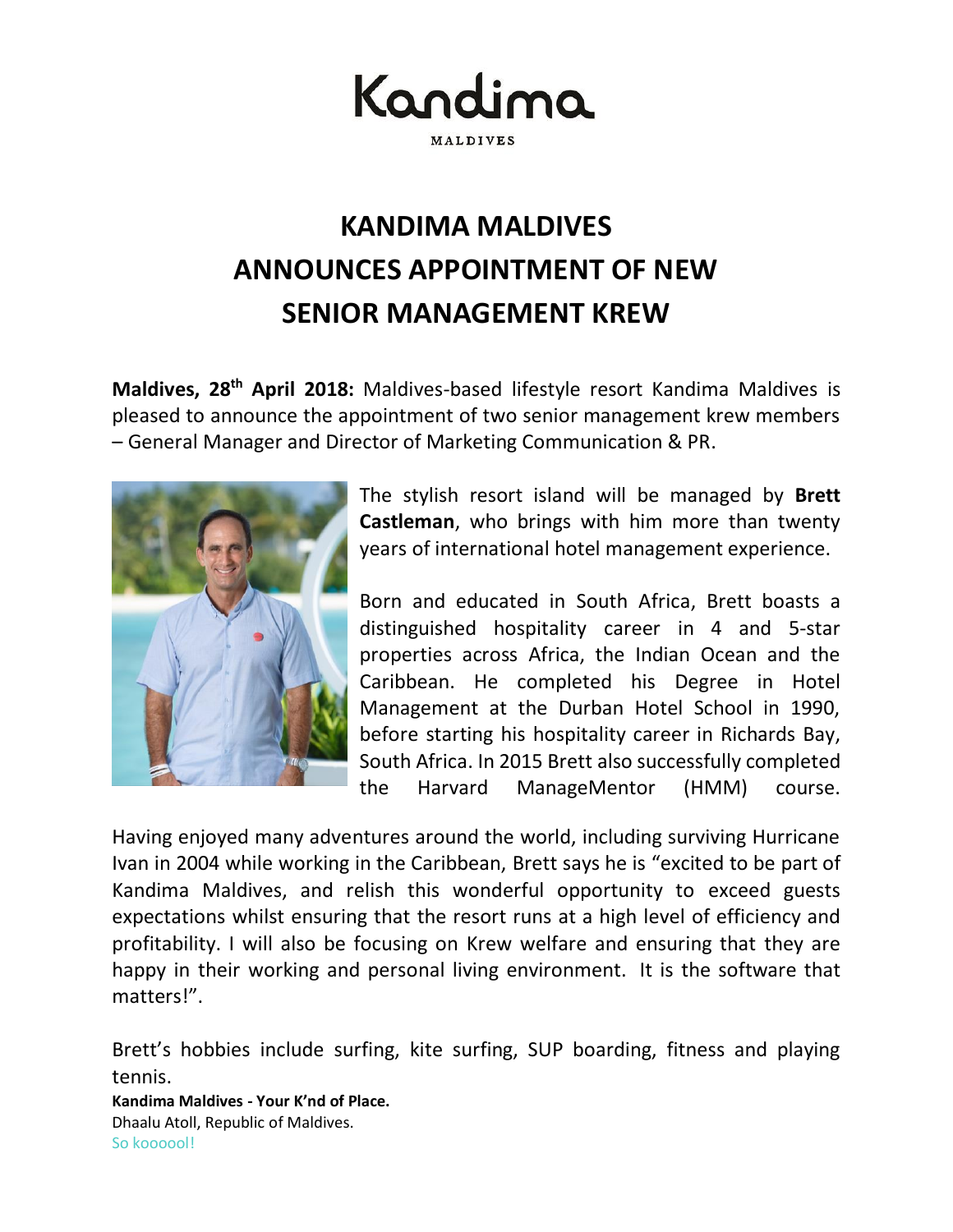



**Anna Karas,** the newly appointed Director of Marketing Communication & PR, has significant experience as a public relations and media professional. She will lead Kandima Maldives' PR practice.

In her role, Anna will be responsible for managing the Media Relations, Marketing, Advertising and Lifestyle Partnerships of the 272-villa resort.

Within over ten years of hospitality experience from the Maldives and Middle East, the Polish national

brings with her extraordinary experience garnered from top hospitality brands, namely Waldorf Astoria, Anantara Hotels & Resorts, Warwick Hotels & Resorts and W Hotels. Anna likes diving, photography, graphic design and painting.

Sanjay Maniku, the new hospitality group Pulse Hotels and Resorts' Managing Director, says: "We are delighted to appoint these two exceptional individuals and for Brett Castleman to oversee our latest project in Maldives. I'm confident that Brett and Anna will add a new dimension to the guest experience at Kandima Maldives and contribute in achieving our group-wide targets with passion and style."

Stay tuned by following Kandima Maldives on  $\bullet \bullet \bullet \bullet \bullet$ 

[www.kandima.com](http://kandima.com/index.php/en/)

**-Ends -**

## **About Kandima Maldives**

This new game-changing resort is an affordable lifestyle destination. Kandima Maldives is smart, playful, rooted and responsible. This 3-kilometer resort is a place with an authentic Maldivian soul. It is all about genuine hospitality with a human touch and innovative solutions that make use of the latest technology. Kandima Maldives is under the new hospitality group Pulse Hotels & Resorts, and caters for guests of all ages: families, couples, groups of friends and honeymooners.

**Kandima Maldives - Your K'nd of Place.** Dhaalu Atoll, Republic of Maldives. So koooool!